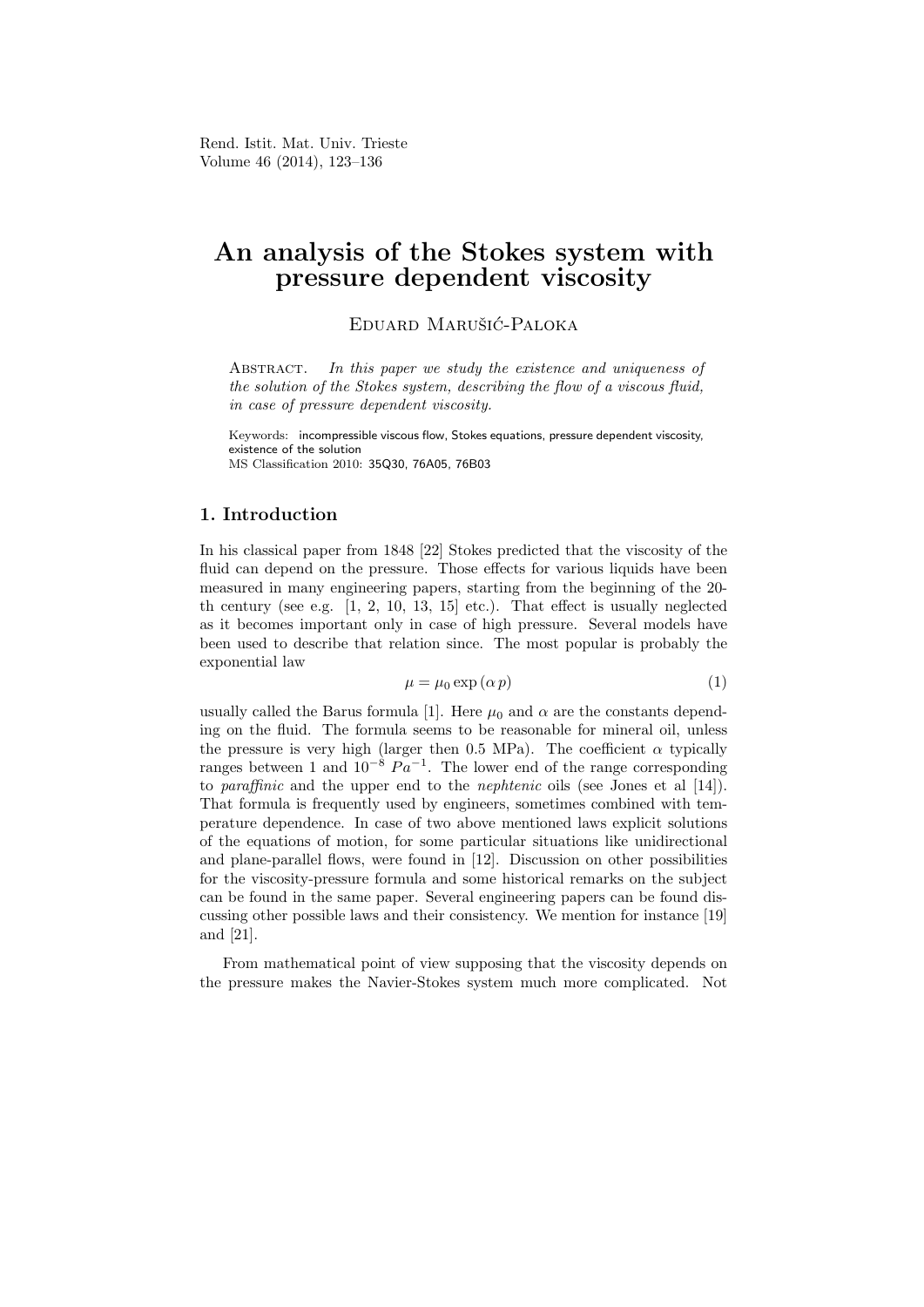only that it brings in additional nonlinearity to the momentum equation, but it changes the nature of the pressure as it cannot be eliminated from the system using Helmholtz decomposition and it cannot be seen as just a Lagrange multiplier. First important contribution was made by Renardy [20], where the viscosity function  $p \mapsto \mu(p)$  is assumed to be sublinear at infinity and its derivative is assumed to be bounded on R. In three interesting papers Gazzola and Gazzola and Secchi have proved the existence theorems for stationary and evolutional case under the assumption that the flow is governed by almost conservative force, has small initial velocity (in non-stationary case) and that  $\mu$  is a smooth function globally bounded from below by some positive constant (hypothesis that rules out the Barus formula). The approach is based on the local inverse function theorem and relies on the fact that given data are small enough. Since our next goal is to do the asymptotic analysis of the system in thin domain, the small data assumption is not acceptable as such condition, in general, depends on the domain, which is not practical when the domain shrinks.

Interesting results were found about evolution Navier- Stokes system with pressure and shear dependent viscosity in two papers [11] and [16], but under certain technical assumptions on the viscosity that are not fulfilled by the Barus formula. More precisely they assume that  $\mu = \mu(p, |D \mathbf{u}|^2)$ , satisfies

$$
C_1 (1+|\mathbf{D}|^2)^{\frac{r-2}{2}} |\mathbf{B}|^2 \leq \frac{\partial}{\partial \mathbf{D}} \mu(p, |\mathbf{D}|^2) \left( \mathbf{B} \otimes \mathbf{B} \right) \leq C_2 \left( 1 + |\mathbf{D}|^2 \right)^{\frac{r-2}{2}} |\mathbf{B}|^2
$$

$$
\frac{\partial}{\partial p} \mu(p, |\mathbf{D}|^2) |\mathbf{D}|^2 \leq \gamma_0 \left( 1 + |\mathbf{D}|^2 \right)^{\frac{r-2}{4}} \leq \gamma_0
$$

$$
\forall \mathbf{D}, \mathbf{B} \in \mathbf{R}^{n \times n} \text{ symmetric}, p \in \mathbf{R}, 1 < r < 2.
$$

Those assumptions allow them to derive the uniform a priori estimates for the Galerkin approximation. Also, for simplicity, they take periodic boundary conditions which is not useful for applications that we have in mind.

Reynolds lubrication equation with pressure dependent viscosity was studied in [17]. It's well-posedness was proved as well as an apropriate maximum principle. Finally the nonlocal effects obtained by homogenization of the same equation in case of large Reynolds number were studied. An asymptotic model for flow of the fluid with pressure dependent viscosity through thin domain was derived in [18].

We use an approach here that does not need any small data assumption and very general assumption on  $\mu$  satisfied by Barus formula and other empiric laws that can be found in the literature. Indeed, we assume that the function  $p \mapsto \mu(p)$  is convex in vicinity of  $-\infty$ , that  $\lim_{s\to -\infty} \mu'(s) = 0$  and  $\int_{-\infty}^{0} \frac{ds}{\mu(s)} = +\infty$ . Those assumption are irrelevant from the physical point of view since the dependence of the viscosity on the pressure becomes significant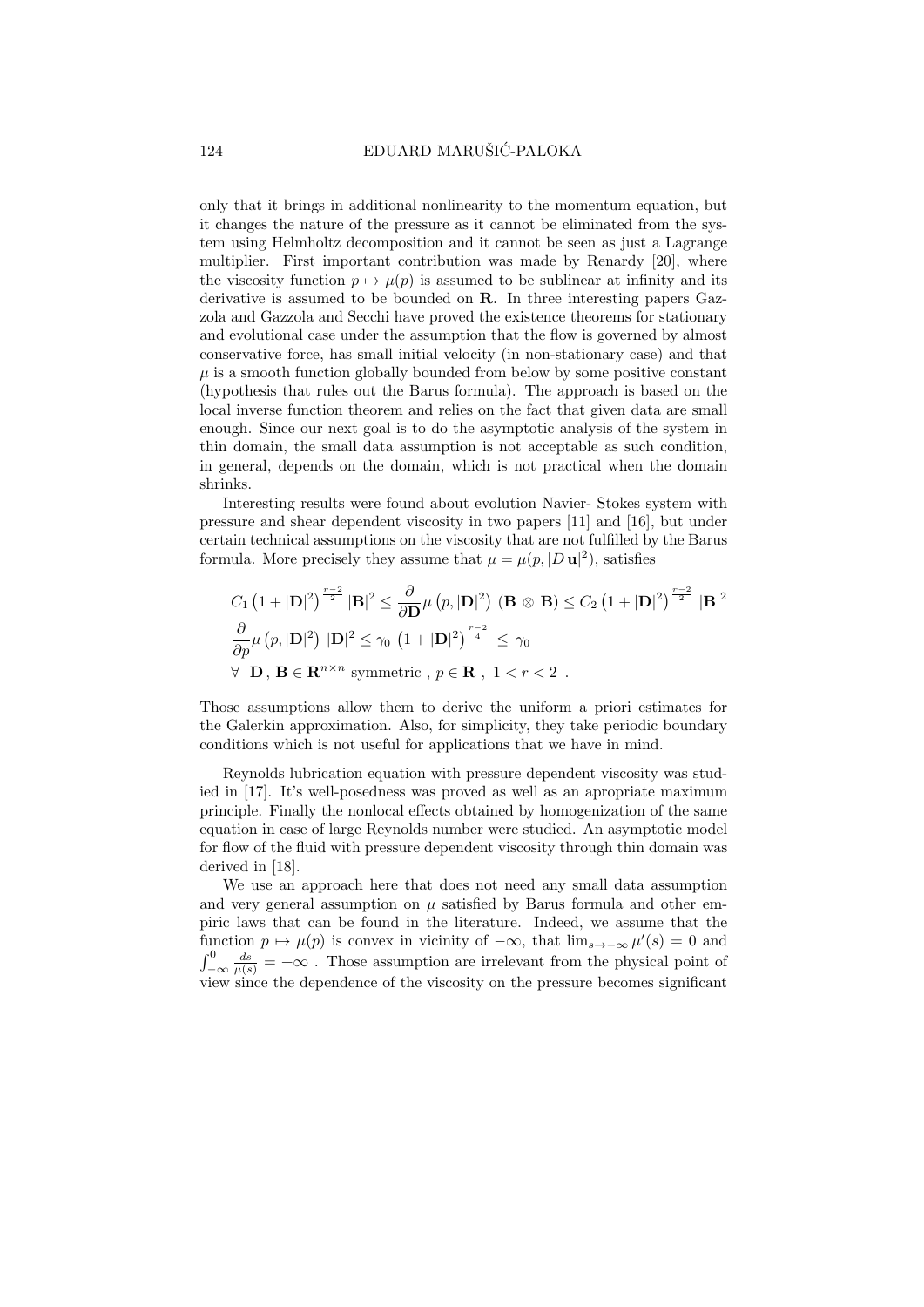only for large positive pressure, while all our assumptions concern the behavior of the viscosity for large negative pressures. Typically, the viscosity is taken to be constant for negative pressures, and thus all our assumptions are trivially fulfilled. We also work with physically relevant Dirichlet boundary condition. However the approach works only for the stationary Stokes system. i.e. we do not handle neither the inertial term nor the time derivative.

# 2. Position of the problem

The mathematical model can be written in the following form: Let  $\Omega \subset$  $\mathbb{R}^d$ ,  $d = 2, 3$  be a bounded smooth domain. We assume that the boundary is at least of class  $C^2$ . The unknowns in the model are  $\bf{u}$  - the velocity,  $p -$  the pressure. We recall that the stationary motion of the incompressible viscous laminar flow is governed by the Navier-Stokes equations. Thus we write the following system

$$
\begin{cases}\n-2\mathrm{div}\left[\mu(p)\,\mathbf{D}\,\mathbf{u}\right] + (\mathbf{u}\cdot\nabla)\,\mathbf{u} + \nabla p = \mathbf{0} \,, & \text{div}\,\mathbf{u} = 0 \text{ in } \Omega \,, \\
\mathbf{u} = \mathbf{g} \text{ on } \partial\Omega \,.\n\end{cases} \tag{2}
$$

If the Reynolds number is not too large it is reasonable to neglect the inertial term and replace the Navier-Stokes by the Stokes system

$$
\begin{cases}\n-2\mathrm{div}\left[\mu(p)\,\mathbf{D}\,\mathbf{u}\right]+\nabla p=\mathbf{0}, & \mathrm{div}\,\mathbf{u}=0 \text{ in } \Omega, \\
\mathbf{u}=\mathbf{g} \text{ on } \partial\Omega.\n\end{cases}
$$
\n(3)

We assume that the function g satisfies the following regularity and compatibility conditions

$$
\mathbf{g} \in W^{2-1/\beta,\beta}(\Omega)^d, \quad \text{for some } \beta > d \tag{4}
$$

$$
\int_{\partial\Omega} \mathbf{g} \cdot \mathbf{n} = 0. \tag{5}
$$

For the dependence of the viscosity on the pressure we assume that  $p \mapsto u(p)$ is a  $C<sup>2</sup>$  function and that it satisfies the following conditions:

$$
\int_{-\infty}^{0} \frac{ds}{\mu(s)} = +\infty \tag{6}
$$

$$
\lim_{s \to -\infty} \mu'(s) = 0, \text{ and } \mu \text{ is convex in vicinity of } -\infty.
$$
 (7)

# 3. The idea

For the sake of simplicity, in this chapter, we assume that  $\mu$  satisfies the Barus formula (1). Then

$$
\nabla p = 2 \text{div} \left( \mu(p) \mathbf{D} \mathbf{u} \right) = \mu(p) \Delta \mathbf{u} + 2 \mu'(p) \nabla p \mathbf{D} \mathbf{u}
$$
  
=  $\mu_0 e^{\alpha p} \left( \Delta \mathbf{u} + 2 \alpha \nabla p \mathbf{D} \mathbf{u} \right).$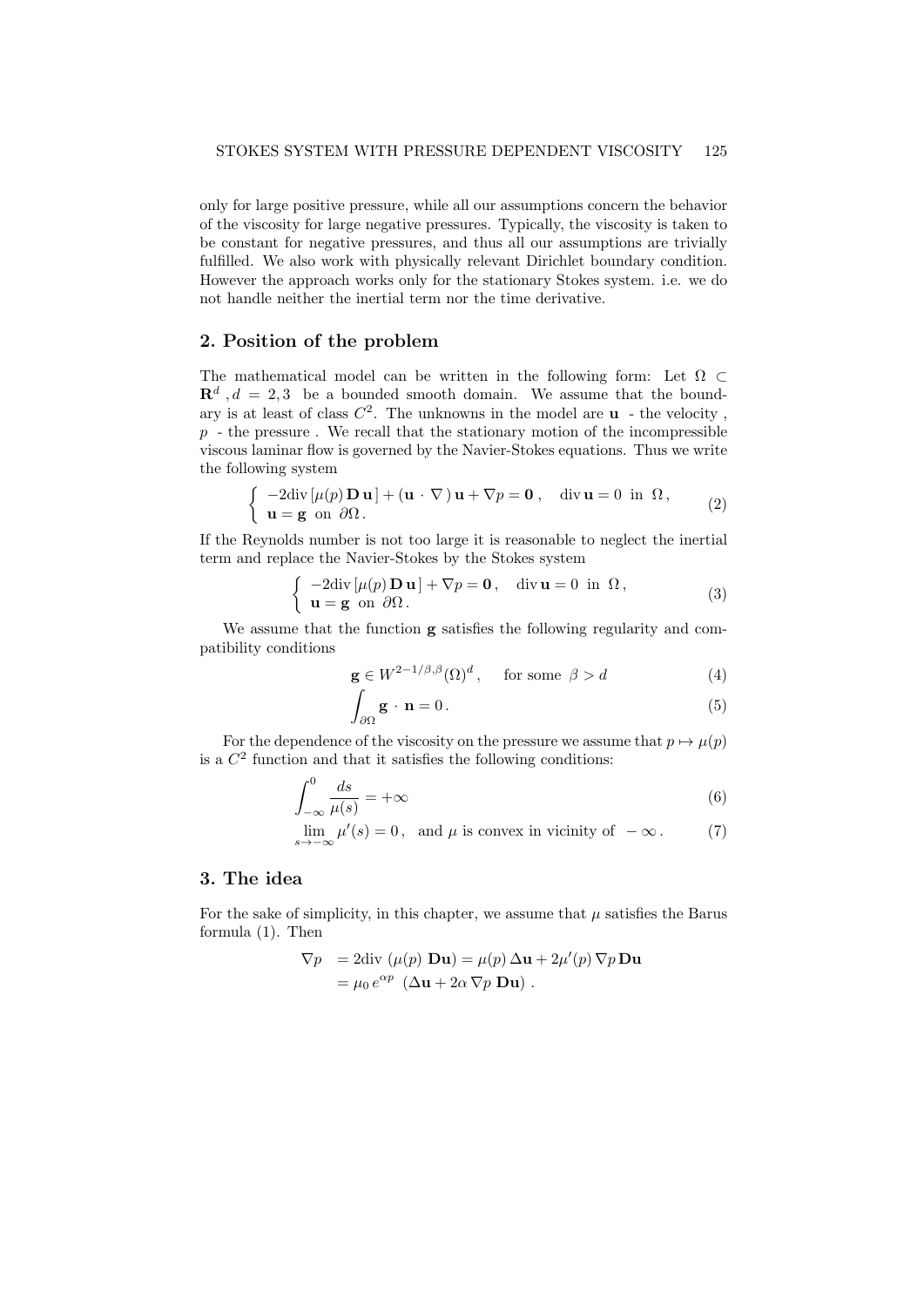Dividing by  $\mu_0 e^{\alpha p}$  we get

$$
-\Delta \mathbf{u} + \frac{1}{\mu_0} e^{-\alpha p} \nabla p = 2\alpha \nabla p \mathbf{D} \mathbf{u}.
$$

We now look for the function  $q$  such that

$$
\frac{1}{\mu_0} e^{-\alpha p} \nabla p = \nabla q.
$$

Obviously there is a continuum of such functions given by

$$
q = \frac{1}{\alpha \mu_0} \left( e^{-\alpha \sigma} - e^{-\alpha p} \right), \qquad (8)
$$

where  $\sigma \in \mathbb{R}$  is arbitrary. We can use that liberty in choice of  $\sigma$  to get what we want. Now

$$
\nabla p = \mu_0 e^{\alpha p} \nabla q = \frac{\mu_0}{e^{-\alpha \sigma} - \alpha \mu_0 q} \nabla q.
$$

Thus our system becomes

$$
-\Delta \mathbf{u} + \nabla q = 2 \frac{\alpha \mu_0}{e^{-\alpha \sigma} - \alpha \mu_0 q} \nabla q \mathbf{D} \mathbf{u}.
$$
 (9)

Obviously

$$
\lim_{\sigma \to -\infty} \frac{\alpha \mu_0}{e^{-\alpha \sigma} - \alpha \mu_0 q} = 0
$$

meaning that the right-hand side can be made as small as we need by picking large  $|\sigma|$ ,  $\sigma < 0$ .

Equation (9) is to be complemented by

$$
\operatorname{div} \mathbf{u} = 0, \qquad \mathbf{u} = \mathbf{g} \text{ on } \partial \Omega
$$

and it makes a nonlinear Stokes-like system, but with nonlinearity that can be made as small as we want. Under the circumstances, it is not too complicated to prove that it has a solution. Does it mean that our original problem (3) has a solution? Well, it does if we can invert the transformation (8) and reconstruct  $p$  from  $q$ . It is easy to see that

$$
p(x) = \frac{1}{\alpha} \ln \left( \frac{1}{e^{-\alpha \sigma} - \alpha \mu_0 q(x)} \right).
$$

For that formula to make sense, we need to make sure that

$$
q(x) < \frac{1}{\alpha \mu_0 e^{\alpha \sigma}}, \ \forall \ x \in \ \Omega.
$$

Once again that condition can be met by choosing  $\sigma$  small enough, i.e.  $\sigma < 0$ and  $|\sigma|$  large enough.

The uniqueness of such solution can be proved since the transformed system is the Stokes system with small nonlinear perturbation, and if the transformed system has a unique solution, so does the original system. At least as long as we look only for regular solutions.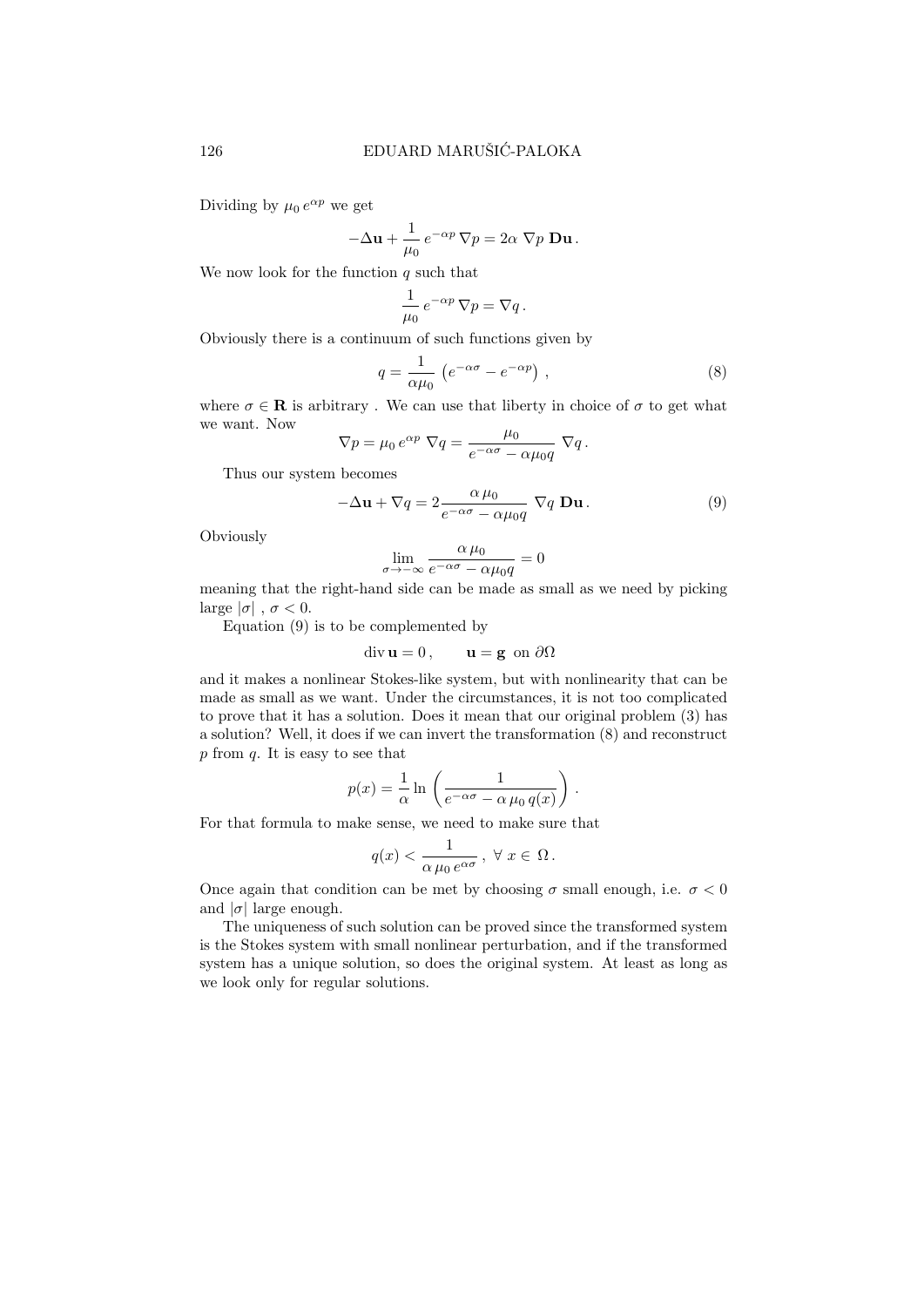#### 4. The main results

The statement of the main result is that our problem has a solution, which is unique, under some technical conditions. In standard Stokes (or Navier-Stokes) system the pressure is obviously determined only up to a constant, so it is not unique unless we impose some additional condition, like prescribing the value of its integral over  $\Omega$  or prescribing the value of the pressure in some point of the domain  $\Omega$ . That is less obvious here, since the pressure appears in the viscosity formula. However, it turns out that similar condition is needed here to fix the pressure.

## 4.1. Existence theorem

THEOREM 1. Let  $g$  satisfy (4) and (5). Assume, in addition that (6) and (7) hold. Then the problem (3) has a solution  $(\mathbf{u}, p) \in \mathbf{X} = W^{2,\beta}(\Omega)^d \times W^{1,\beta}(\Omega)$ .

## 4.2. Existence proof

#### 4.2.1. Transformation of the system

We slightly generalize the idea presented in chapter 3, for general viscositypressure relation, and give all the technical details.

So, for some  $\sigma \in \mathbf{R}$  we define two mappings

$$
B(p, \sigma) = \int_{\sigma}^{p} \frac{ds}{\mu(s)}
$$
 (10)

As  $p \mapsto \frac{1}{\mu(p)}$  is continuous and positive, B is of class  $C^1$ . Since

$$
\frac{\partial B}{\partial p}(p,\sigma) = \frac{1}{\mu(p)} > 0
$$

the function  $B(\cdot, \sigma) : \mathbf{R} \to \mathbf{R}$  is strictly increasing (and thus injective), for any parameter  $\sigma$ . Furthermore

$$
Im B(\,\cdot\,,\sigma)=[M_\sigma^-,M_\sigma^+]\,,
$$

where

$$
M_{\sigma}^{+} = \lim_{p \to +\infty} B(p, \sigma) = \int_{\sigma}^{+\infty} \frac{ds}{\mu(s)}, \quad M_{\sigma}^{-} = \lim_{p \to +\infty} B(p, \sigma) = -\int_{-\infty}^{\sigma} \frac{ds}{\mu(s)}.
$$
 (11)

If the above integrals are divergent we take their value to be  $+\infty$ . We can now define another function

$$
H(\cdot, \sigma) = B^{-1}(\cdot, \sigma). \tag{12}
$$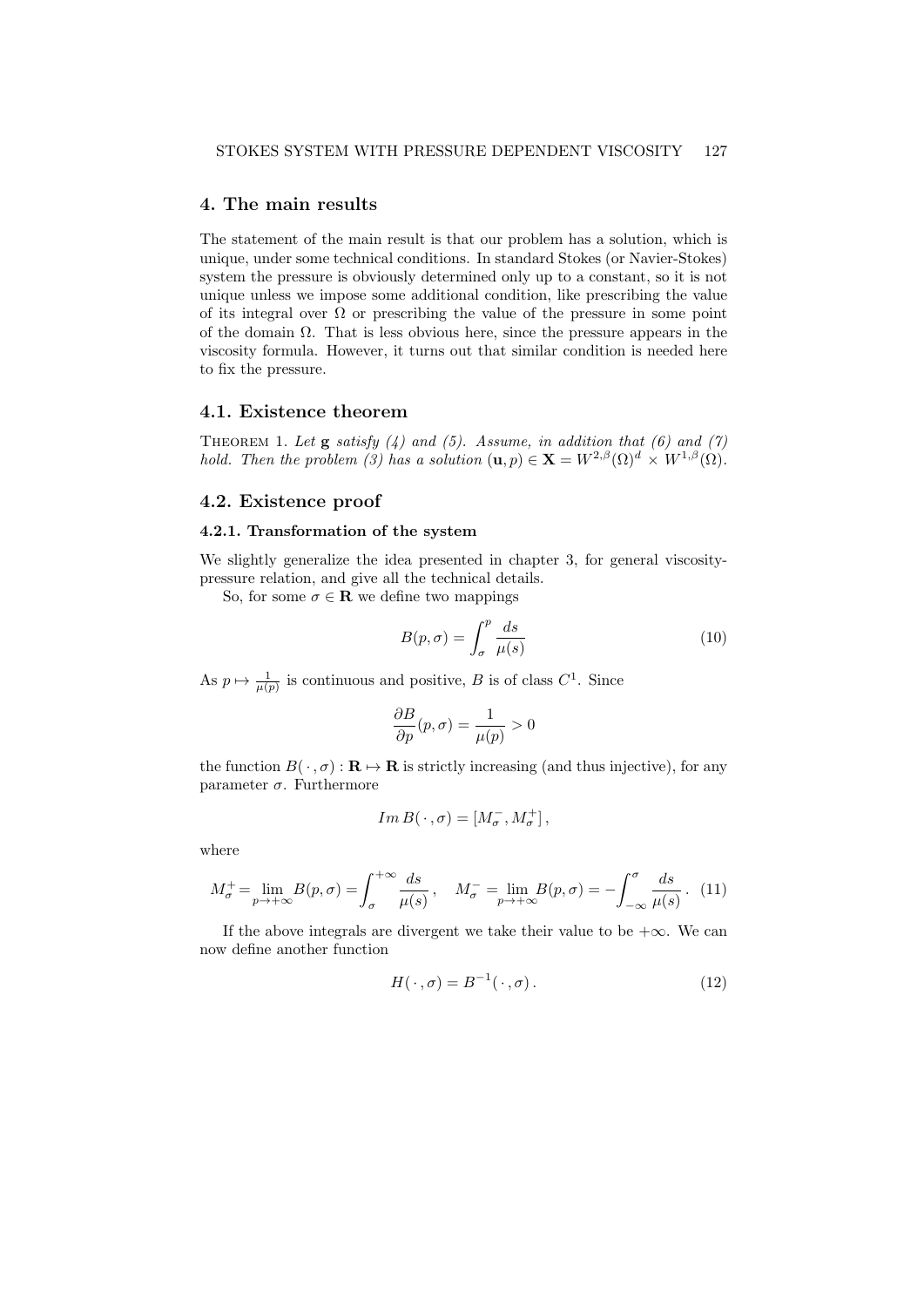Thus  $q \mapsto H(q, \sigma)$  is an inverse of the function  $p \mapsto B(q, \sigma)$ , while  $\sigma$  is treated only as a parameter. Obviously  $H(\cdot, \sigma) : [M_{\sigma}^-, M_{\sigma}^+] \to \mathbf{R}$  is well defined, strictly increasing and smooth. Furthermore

$$
\frac{\partial H}{\partial q}(q,\sigma) = \mu(p) = \mu(H(q,\sigma)).
$$

Next we define the function

$$
b(q, \sigma) = 2 \,\mu'(p) = 2 \,\mu'(H(q, \sigma)) \tag{13}
$$

that we need in the sequel. Function  $\mu'$  is defined on **R**, but  $H(\cdot, \sigma)$  is defined only on  $[M_{\sigma}^-, M_{\sigma}^+]$ , thus the domain of  $b(\cdot, \sigma)$  is  $[M_{\sigma}^-, M_{\sigma}^+]$ . As  $\mu$  and H are smooth b is continuous. Using the assumptions on  $\mu$  we prove the following important technical result:

LEMMA 1. Let  $\mu : \mathbf{R} \to \mathbf{R}$  satisfy the following hypothesis

$$
1.) \int_{-\infty}^{0} \frac{ds}{\mu(s)} = +\infty
$$

2.)  $\mu$  is convex in vicinity of  $-\infty$  and  $\lim_{s\to-\infty} \mu'(s) = 0$ .

Then

$$
M_{\sigma}^{-} = -\infty , \qquad \lim_{\sigma \to -\infty} M_{\sigma}^{+} = +\infty
$$
 (14)

$$
\lim_{\sigma \to -\infty} b(q, \sigma) = 0, \quad \text{for any } q \in \mathbf{R} . \tag{15}
$$

*Proof.* First of all, 1.) means that  $M_{\sigma}^- = -\infty$  and that

$$
\lim_{\sigma \to -\infty} M_{\sigma}^+ = \int_{-\infty}^{+\infty} \frac{ds}{\mu(s)} = \infty.
$$

Next, since  $b(q, \sigma) = \mu'(H(q, \sigma))$  we only need to see that assumption 1.) implies that

$$
\lim_{\sigma \to -\infty} H(q, \sigma) = -\infty. \tag{16}
$$

But that is clear, because the mapping  $\sigma \mapsto H(q, \sigma)$  is strictly increasing and unbounded from below. Indeed

$$
\frac{\partial}{\partial \sigma}H(q,\sigma)=\frac{\mu(H(q,\sigma))}{\mu(\sigma)}>0.
$$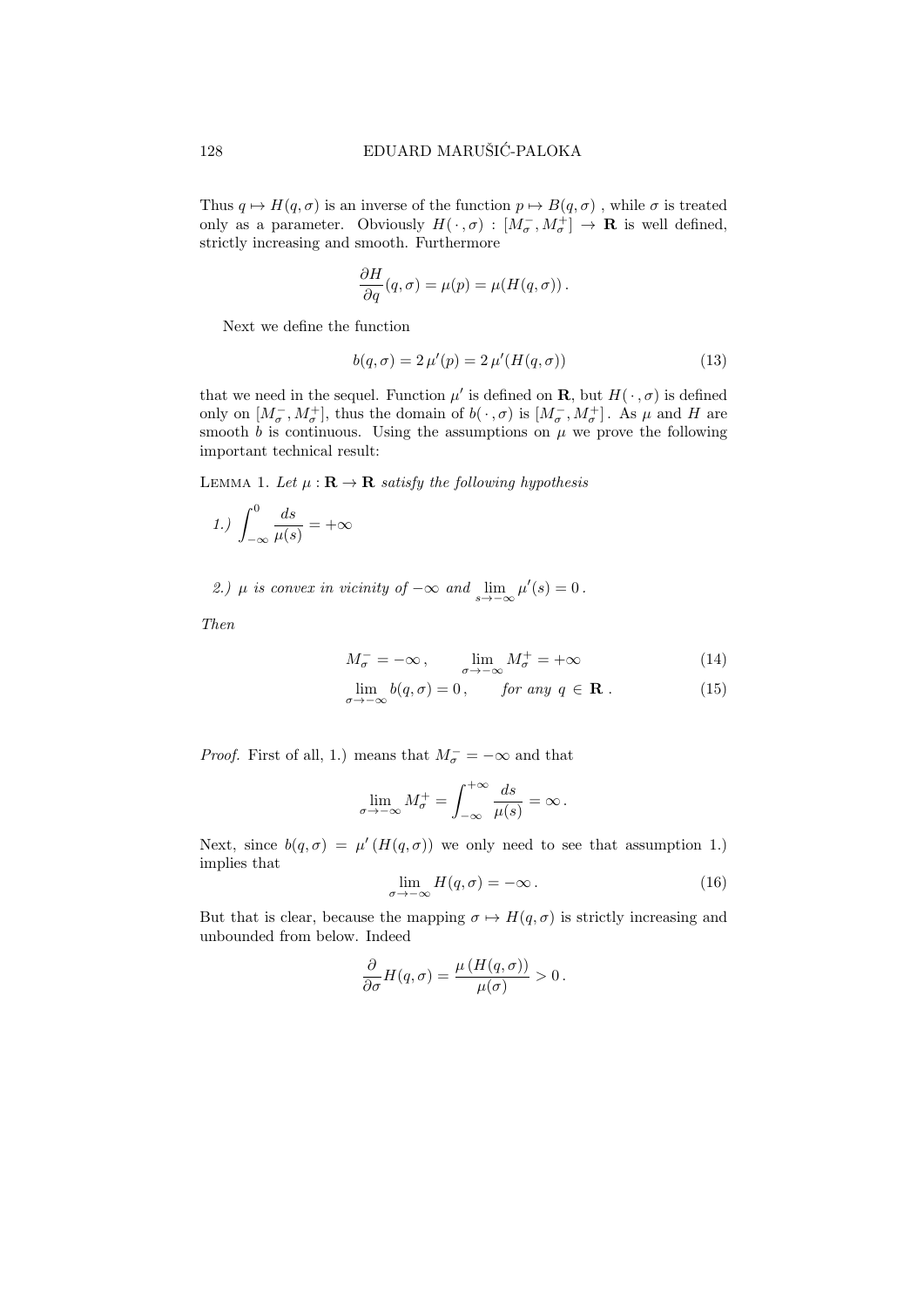On the other hand the mapping  $\sigma \mapsto H(q, \sigma)$  cannot be bounded from below. Supposing that there exists some  $\gamma(q) = \inf_{\sigma \in \mathbf{R}} H(q, \sigma) \in \mathbf{R}$  implies that

$$
q = \int_{\sigma}^{H(q,\sigma)} \frac{ds}{\mu(s)} \ge \int_{\sigma}^{\gamma(q)} \frac{ds}{\mu(s)}.
$$

Now the assumption 1.) leads to

$$
q = \lim_{\sigma \to -\infty} \inf \int_{\sigma}^{H(q,\sigma)} \frac{ds}{\mu(s)} \ge \lim_{\sigma \to -\infty} \int_{\sigma}^{\gamma(q)} \frac{ds}{\mu(s)} = \int_{-\infty}^{\gamma(q)} \frac{ds}{\mu(s)} = +\infty.
$$

Thus  $\sigma \mapsto H(q, \sigma)$  is strictly increasing and unbounded from below and consequently

$$
\lim_{\sigma \to -\infty} H(q, \sigma) = -\infty \, .
$$

Then, since  $\mu'$  tends to zero at  $-\infty$  we have

$$
b(q,\sigma) = 2 \,\mu'(H(q,\sigma)) \to 0 \,, \quad \text{as } \sigma \to -\infty \,,
$$

We now define the new unknown

$$
q = B(p, \sigma) \tag{17}
$$

We can now rewrite our system in terms of new unknown and it reads

$$
-\Delta \mathbf{u} + \nabla q = b(q, \sigma) \mathbf{D} \mathbf{u} \nabla q, \quad \text{div } \mathbf{u} = 0 \text{ in } \Omega,
$$
 (18)

$$
\mathbf{u} = \mathbf{g} \text{ on } \partial\Omega. \tag{19}
$$

Recall that, due to (15)

$$
\lim_{\sigma \to -\infty} b(q, \sigma) = 0, \quad \text{for any } q. \tag{20}
$$

$$
\Box
$$

EXAMPLE 1. In case of Barus law  $\mu(p) = \mu_0 e^{\alpha p}$  we have

$$
B(p,\sigma) = \frac{1}{\alpha \mu_0} \left( e^{-\alpha \sigma} - e^{-\alpha p} \right) , \quad H(q,\sigma) = \frac{1}{\alpha} \ln \frac{1}{e^{-\alpha \sigma} - \alpha \mu_0 q}.
$$

Furthermore

$$
b(q,\sigma) \equiv 2 \,\mu'(H(q,\sigma)) = \frac{2 \,\alpha \,\mu_0}{e^{-\alpha \sigma} - \alpha \,\mu_0 q} \,, \quad M^+_\sigma = \frac{e^{-\alpha \,\sigma}}{\alpha \,\mu_0} \,, \quad M^-_\sigma = -\infty \,.
$$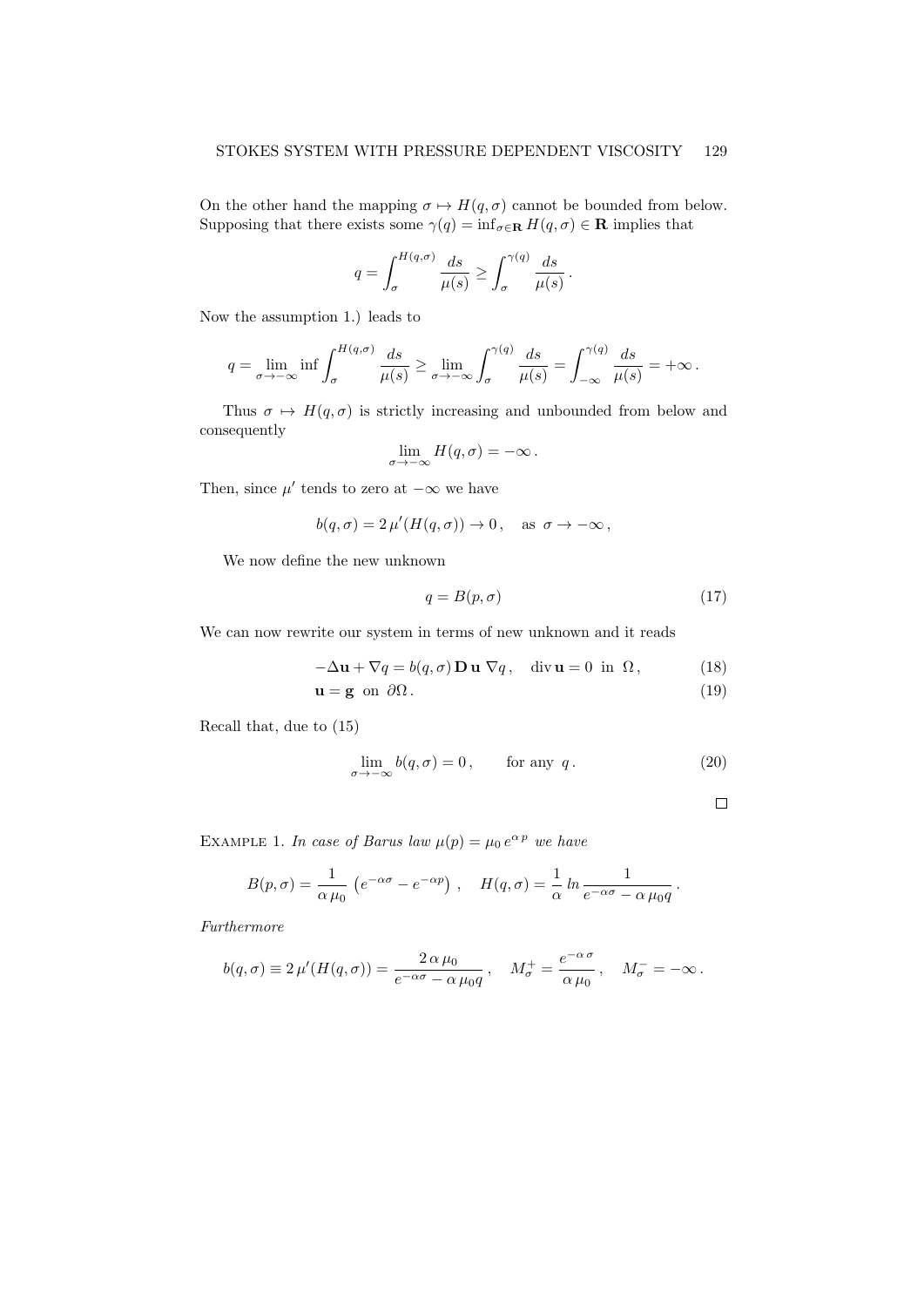#### 4.2.2. The proof of Theorem 1

The idea is to define the mapping  $T : X = W^{2,\beta}(\Omega)^d \times W^{1,\beta}(\Omega) \to X$  by taking  $T(\mathbf{v}, q) = (\mathbf{w}, \pi)$  where  $(\mathbf{w}, \pi)$  is the solution to the problem

$$
-\Delta \mathbf{w} + \nabla \pi = b(q, \sigma) \mathbf{D} \mathbf{v} \nabla q \quad \text{in } \Omega,
$$
\n(21)

$$
\operatorname{div} \mathbf{w} = 0 \text{ in } \Omega, \quad \mathbf{w} = \mathbf{g} \text{ on } \partial \Omega, \quad \int_{\Omega} \pi = 0. \tag{22}
$$

The classical result by Cattabriga [3](see Appendix A) implies, for any  $\beta > d$  and any  $(\mathbf{v}, q) \in W^{2,\beta}(\Omega)^d \times W^{1,\beta}(\Omega)$  the existence of such  $(\mathbf{w}, \pi) \in$  $W^{2,\beta}(\Omega) \times W^{1,\beta}(\Omega)$ . Since we have imposed

$$
\int_{\Omega} \pi = 0, \tag{23}
$$

the solution is unique. Furthermore, assuming that

$$
|(\mathbf{v}, q)|_X \equiv |\mathbf{v}|_{W^{2,\beta}(\Omega)} + |q|_{W^{1,\beta}(\Omega)} \le M \,, \quad \int_{\Omega} q = 0 \,. \tag{24}
$$

and using (45), we obtain

$$
|\mathbf{w}|_{W^{2,\beta}(\Omega)} + |\pi|_{W^{1,\beta}(\Omega)} \leq C_{\beta} \bigg( |b(q,\sigma)|_{L^{\infty}(\Omega)} |\mathbf{D} \mathbf{v}|_{L^{\infty}(\Omega)} |\nabla q|_{L^{\beta}(\Omega)} +
$$
 (25)

$$
+ |\mathbf{g}|_{W^{2-1/\beta,\beta}(\partial\Omega)} \bigg) \leq C_{\beta} \left( M^2 C(\beta,\infty)^2 |b(q,\sigma)|_{L^{\infty}(\Omega)} + |\mathbf{g}|_{W^{2-1/\beta,\beta}(\partial\Omega)} \right).
$$

For any  $x \in \overline{\Omega}$ 

$$
|q(x)| \le C(\beta, \infty) \ M \equiv \overline{M} \ . \tag{26}
$$

As  $\mu$  is convex in vicinity of  $-\infty$ , there exists some  $s_0 < 0$  such that  $s \mapsto \mu(s)$  is convex for all  $s < s_0$ .

For any  $\eta < 0$  there exists  $\sigma_0 < 0$  such that for any  $\sigma < \sigma_0$ 

$$
H(q(x), \sigma) < H(\overline{M}, \sigma) < \eta \, .
$$

We choose  $\eta < s_0$ . Due to the convexity of  $\mu$  we know that  $\mu'$  is increasing for  $s < -s_0$  so that for all  $\sigma < \sigma_0$ 

$$
b(q(x), \sigma) = \mu'(H(q(x), \sigma)) < \mu'(H(\overline{M}, \sigma)) = b(\overline{M}, \sigma). \tag{27}
$$

Now, due to the Lemma 1

$$
\lim_{\sigma \to -\infty} |b(\overline{M}, \sigma)| = 0.
$$
\n(28)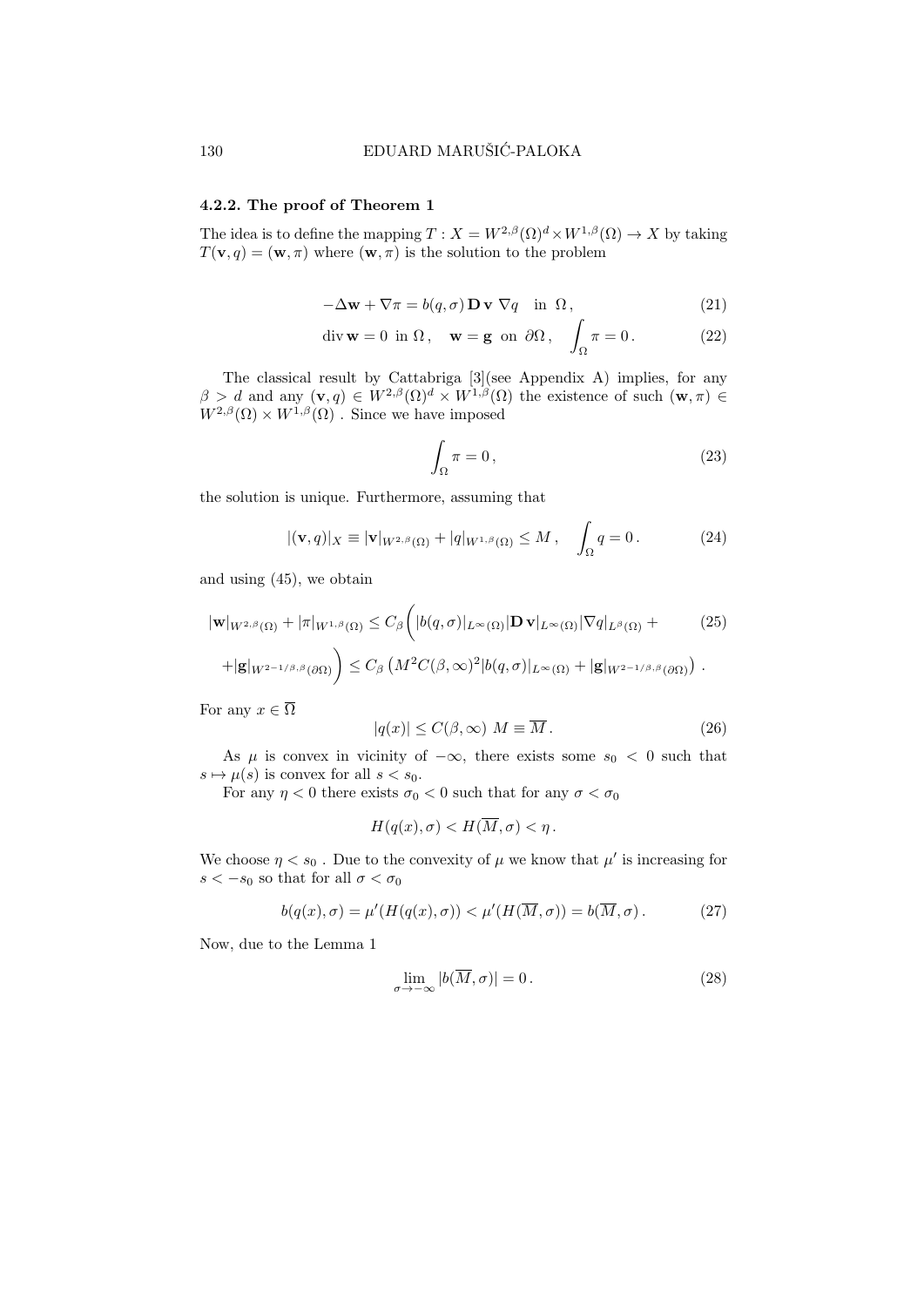Thus, for any  $x \in \overline{\Omega}$  and for any  $\varepsilon > 0$ , there exists  $\sigma_0$  such that for any  $\sigma < \sigma_0$ 

$$
|b(q(x),\sigma)|_{L^{\infty}(\Omega)} \leq b(\overline{M},\sigma) \leq \frac{\varepsilon}{C_{\beta} M^2 C(\beta,\infty)^2}.
$$

For

$$
G = |\mathbf{g}|_{W^{2-1/\beta,\beta}(\partial\Omega)}\tag{29}
$$

we choose

$$
M = 2 C_{\beta} G \tag{30}
$$

and for  $\varepsilon < G$  (24) and (25) imply that

$$
|(\mathbf{w}, \pi)|_X \equiv |\mathbf{w}|_{W^{2,\beta}(\Omega)} + |\pi|_{W^{1,\beta}(\Omega)} < M. \tag{31}
$$

It proves that T maps the ball  $B_M \subset X$  of radius M in itself. To apply the Tychonoff fixed point theorem it remains to prove that T is weakly continuous. As the ball  $B_M$  is metrizable in weak topology, weak sequential continuity will be enough. To do so, we assume that the sequence  $(\mathbf{v}_n, q_n)$  converges weakly in X to some  $(v, q)$ . Due to the compact embedding  $W^{1,\beta}(\Omega) \subset C(\overline{\Omega})$  we know that  $\mathbf{Dv}_n$  is bounded and strongly convergent in  $C(\overline{\Omega})$ , while  $\nabla q_n$  is bounded in  $L^{\beta}(\Omega)$ .

Let  $(\mathbf{w}_n, \pi_n) = T(\mathbf{v}_n, q_n)$ . Since T maps  $B_M$  in itself, the sequence  $(w_n, \pi_n)$ is bounded in  $X$ . Furthermore, we can extract a subsequence, denoted by the same symbol, such that

$$
\mathbf{w}_n \rightharpoonup \mathbf{w} \quad \text{weakly in} \quad W^{2,\beta}(\Omega)^d \tag{32}
$$

$$
q_n \rightharpoonup q \quad \text{weakly in } W^{1,\beta}(\Omega). \tag{33}
$$

Compact embedding  $W^{1,\beta}(\Omega) \subset C(\overline{\Omega})$  and (31) implies the strong convergence

$$
\mathbf{w}_n \to \mathbf{w} \quad \text{in} \quad C^1(\overline{\Omega})^d \tag{34}
$$

$$
q_n \to q \quad \text{in } L^{\sigma}(\Omega) \quad \text{and in } C(\overline{\Omega}). \tag{35}
$$

Due to the continuity of  $b$ , we consequently get

$$
b(q_n, \sigma) \to b(q, \sigma) \quad \text{in} \quad C(\overline{\Omega}). \tag{36}
$$

That is enough to pass to the limit in (21), (22). Proving that  $T(v_n, q_n) \rightharpoonup$  $T(v, q)$  weakly in X means that  $T: B_M \to B_M$  is weakly continuous. Now the Tychonoff fixed point theorem implies the existence of solution  $(\mathbf{u}, q) \in B_M$  of the transformed system (18), (19). To prove that  $(\mathbf{u}, p)$ ,  $p = H(q, \sigma)$ , with H defined by (12), is the solution to the original system (3) we need to verify that  $q(x)$  is in the range of function  $H(\, \cdot\, ,\sigma)$  ,  $Im\,H(\, \cdot\, ,\sigma)$  =  $[M^-_\sigma,M^+_\sigma],$  for some  $\sigma$  < 0. We recall that  $M^{\pm}_{\sigma}$  were defined by (11). Under the assumption (7) Lemma 1 states that  $M_{\sigma}^{-} = -\infty$  so that we only need to verify that  $q(x) \le M_{\sigma}^{+}$ ,  $\forall x \in \Omega$ , which is fulfilled (again Lemma 1) for sufficiently large negative  $\sigma$ . Indeed, we know that  $q(x) \leq \overline{M}$ . It is therefore sufficient to chose  $\sigma$  such that  $M_{\sigma}^+ \geq \overline{M}.$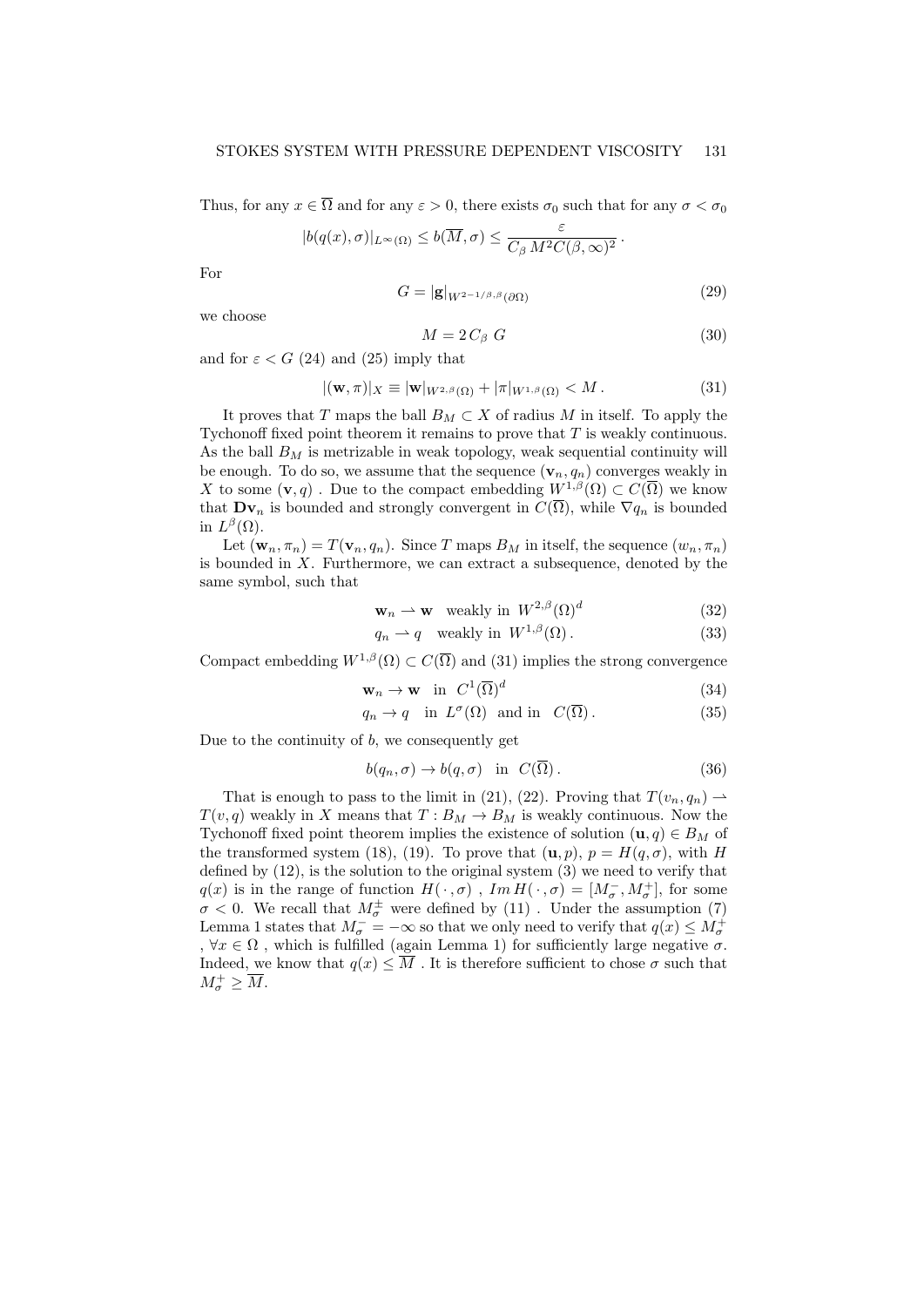#### 4.3. Uniqueness theorem

The uniqueness of the solution can, in general, be proved only if the given boundary data is not too large and the pressure is not too high. The construction that we have used to prove the existence of the solution leads to the unique solution of that form. We recall that for such solution the velocity u and the transformed pressure  $q = B(p, \sigma)$  remain inside the ball  $B_M$  in X for an appropriate choice of M. However, for general boundary data, we cannot rule out the possibility that there are some other solutions for which  $(\mathbf{u}, q) \notin B_M$ . For our solution (27) and (28) hold, so that the right hand side in the transformed equation (19) can be made as small as we want. Thus supposing that the problem (19) has two solutions  $(\mathbf{u}, q)$ ,  $(\mathbf{w}, \eta)$  in **X**. We denote by

$$
\mathbf{E} = \mathbf{u} - \mathbf{w}\,, \qquad e = q - \eta\,.
$$

Then, obviously

$$
\mathbf{E} = 0 \quad \text{on} \quad \partial \Omega \,. \tag{37}
$$

On the other hand, due to (13), (15), for given  $\varepsilon > 0$  we can choose  $\sigma$  in definition of b such that

$$
|b(q,\sigma)\nabla q D \mathbf{u}|_{L^{\beta}(\Omega)} \leq \frac{\varepsilon}{2 C_{\beta}}, \quad |b(\eta,\sigma)\nabla \eta D \mathbf{w}|_{L^{\beta}(\Omega)} \leq \frac{\varepsilon}{2 C_{\beta}}, \quad (38)
$$

where  $C_{\beta} > 0$  is the constant from (45) Since the difference (**E**, *e*) satisfies the Stokes system

$$
-\Delta \mathbf{E} + \nabla e = b(q, \sigma) \nabla q D \mathbf{u} - b(\eta, \sigma) \nabla \eta D \mathbf{w}
$$

and the boundary condition (37), the standard a priori estimate (45) implies

$$
|\mathbf{E}|_{W^{2,\beta}(\Omega)} + |e|_{W^{1,\beta}(\Omega)/\mathbf{R}} \leq \varepsilon.
$$

As  $\varepsilon$  was arbitrary, we conclude that  $\mathbf{E} = 0$  and  $e = const$ . That proves the uniqueness of the velocity since it is independent on choice of  $\sigma$ . On the other hand q and  $\eta$  do depend on  $\sigma$ . However their difference does not since

$$
e(x) = q(x) - \eta(x) = \int_{\pi(x)}^{p(x)} \frac{ds}{\mu(s)},
$$

with  $p = H(q, \sigma)$ ,  $\pi = H(\eta, \sigma)$ . So, if we prescribe the mean value of the transformed pressure , i.e. if we put

$$
\int_{\Omega} q = \int_{\Omega} \eta = 0, \qquad (39)
$$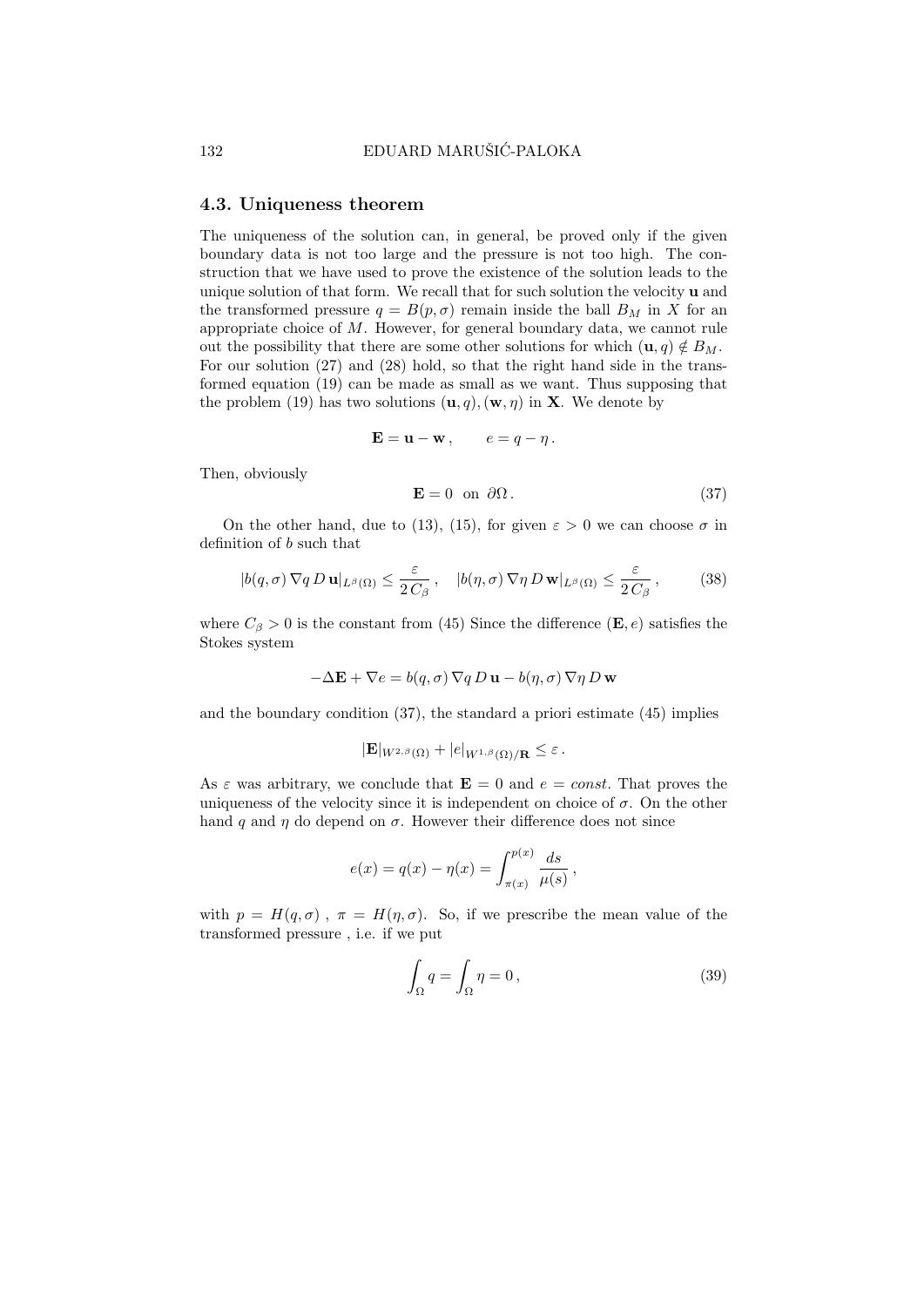we have  $q = \eta$  and then

$$
\int_{\pi(x)}^{p(x)} \frac{ds}{\mu(s)} = 0 \text{ for any } x \in \Omega.
$$

Functions  $1/\mu$ ,  $p$ ,  $\pi$  are continuous and  $1/\mu$  is positive, so that  $p(x) = \pi(x)$ . Thus, there can be only one solution constructed by transforming the pressure  $q = B(p, \sigma)$  and solving (19).

As for the general case, we were only able to prove weaker result. First of all, we need to assume that  $\mu$  is increasing, which is physically reasonable. We also require that  $\mu$  is convex, not only in vicinity of  $-\infty$  but also in vicinity of  $+\infty$ . More precisely, we assume that there exists some  $\xi_0 \geq 0$  such that  $\xi \mapsto \mu(\xi)$  is convex for  $\xi > \xi_0$ . Next, suppose that  $\mu$  is smooth and define

$$
\overline{\mu'} = \sup_{\xi \leq \xi_0} |\mu'(\xi)|.
$$

It is well known (see e.g. Galdi [5]) that, for any  $\psi \in L^2(\Omega)$  such that

$$
\int_{\Omega} \psi = 0
$$

there exists  $\mathbf{z} \in H^1(\Omega)$  such that

$$
\begin{cases} \operatorname{div} \mathbf{z} = \psi \\ \mathbf{z} = 0 \text{ on } \partial \Omega \\ |\mathbf{z}|_{H^{1}(\Omega)} \leq C_{div} |\psi|_{L^{2}(\Omega)}, \end{cases}
$$
\n(40)

with  $C_{dir}$  depending only on the domain  $\Omega$ .

We can now formulate the uniqueness result:

THEOREM 2. Let  $\overline{M}$  be defined by (26), (30) and (29). Assume that

$$
\overline{\mu'} \ \overline{M} C_{div} \left( 1 + \sqrt{\mu(\xi_0)} \right) < 1. \tag{41}
$$

Then the problem (3) has only one solution  $(\mathbf{u}, p) \in \mathbf{X} = W^{2,\beta}(\Omega)^d \times W^{1,\beta}(\Omega)$ such that

$$
p(x) \le \xi_0 \,, \quad x \in \Omega \,.
$$

Proof. First of all, it is sufficient to prove the uniqueness of the pressure, since it implies the uniqueness of the velocity. Indeed, for given pressure the viscosity is given and the system is linear with respect to velocity.

If  $p(x) \leq \xi_0$  then

$$
\mu(p(x)) \leq \mu(\xi_0), \quad x \in \Omega.
$$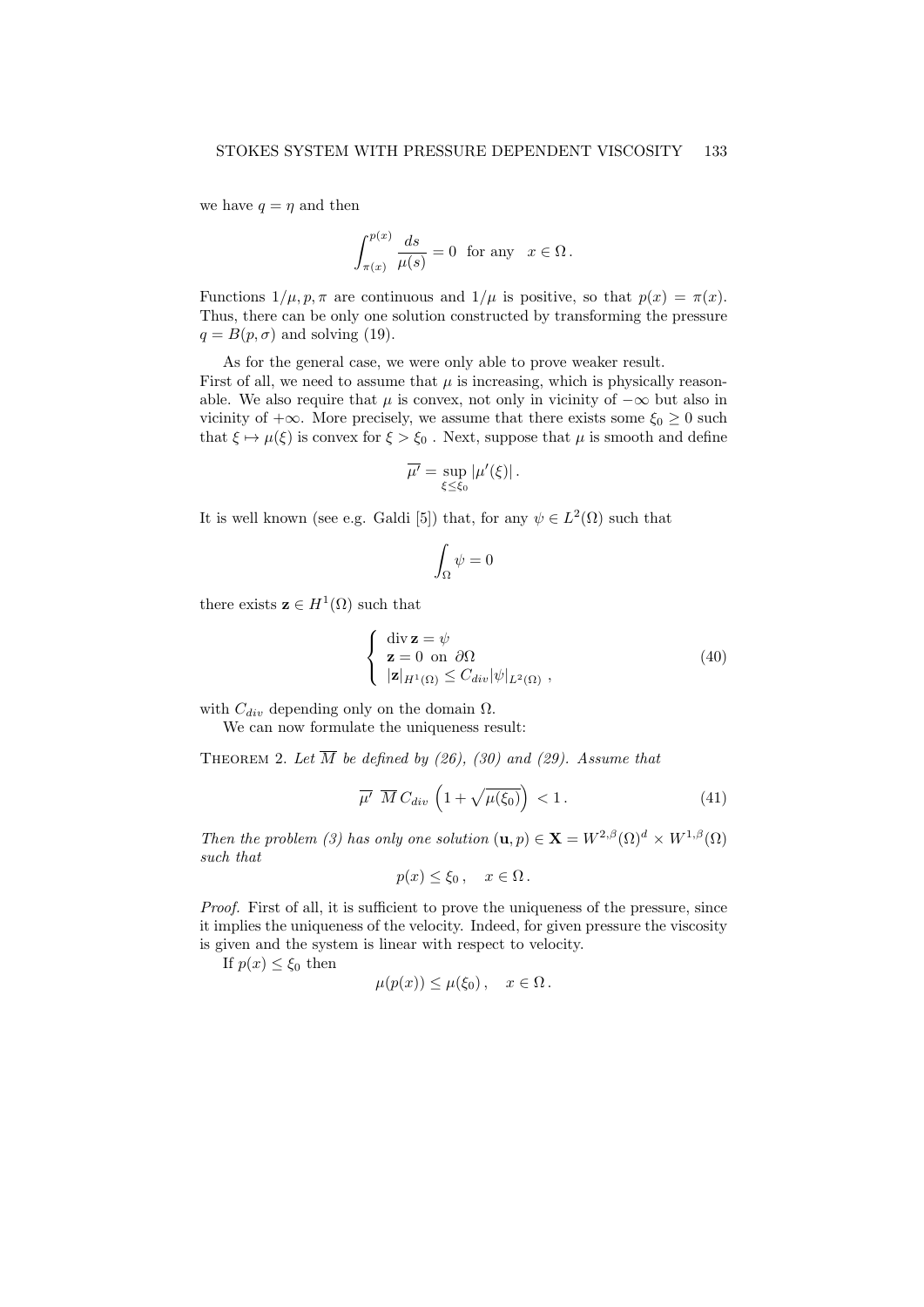Let  $(w, \pi) \in X$  be the solution constructed in Theorem 1 and let  $(u, p)$  be any other solution. Then, subtracting the equations (3) for  $(\mathbf{u}, p)$ ,  $(\mathbf{w}, \pi)$  and testing with  $\mathbf{u} - \mathbf{w}$  gives

$$
\int_{\Omega} \mu(p) |\mathbf{D}(\mathbf{u} - \mathbf{w})|^2 = \int_{\Omega} [\mu(p) - \mu(\pi)] \mathbf{D}(\mathbf{u} - \mathbf{w}) \mathbf{D} \mathbf{w} \le
$$
  
\$\le \overline{\mu'}|\mathbf{D} \mathbf{w}|\_{L^{\infty}(\Omega)} |\mathbf{D}(\mathbf{u} - \mathbf{w})|\_{L^2(\Omega)}.\$

Since

$$
|{\bf{D}}\,{\bf{w}}|_{L^\infty(\Omega)}\le C(\infty,\beta)|{\bf{w}}|_{W^{2,\beta}(\Omega)}\le \overline{M}
$$

we get

$$
|\sqrt{\mu(p)} \mathbf{D}(\mathbf{u} - \mathbf{w})|_{L^2(\Omega)} \leq \overline{\mu'} \overline{M}.
$$
 (42)

Now, taking z such that

$$
\operatorname{div} \mathbf{z} = p - \pi \text{ in } \Omega, \quad \mathbf{z} = 0 \text{ on } \partial \Omega
$$

$$
|\mathbf{z}|_{H^1(\Omega)} \le C_{div} |p - \pi|_{L^2(\Omega)},
$$

and testing (3) with it, we obtain, using (42)

$$
\int_{\Omega} (p - \pi)^2 = \int_{\Omega} (p - \pi) \operatorname{div} \mathbf{z} = \int_{\Omega} [\mu(p) - \mu(\pi)] \mathbf{D} \mathbf{w} \mathbf{D} \mathbf{z} +
$$

$$
+ \int_{\Omega} \mu(p) \mathbf{D} (\mathbf{u} - \mathbf{w}) \mathbf{D} \mathbf{z} \leq \overline{\mu'} \overline{M} C_{div} \left( 1 + \sqrt{\mu(\xi_0)} \right) |p - \pi|_{L^2(\Omega)}^2.
$$

The result now follows from the assumption (41).

 $\Box$ 

# A. Technical results

It is well known (see e.g. Cattabriga [3]) that the Stokes system

$$
-\Delta \mathbf{v} + \nabla \pi = \mathbf{f} \quad , \quad \text{div } \mathbf{v} = 0 \quad \text{in } \Omega \tag{43}
$$

$$
\mathbf{v} = \mathbf{h} \quad \text{on} \quad \partial \Omega \,. \tag{44}
$$

with  $\mathbf{f} \in L^{\beta}(\Omega)^d$  and  $\mathbf{h} \in W^{2-1/\beta,\beta}(\partial \Omega)^d$ , satisfying

$$
\int_{\partial\Omega} \mathbf{h} \cdot \mathbf{n} = 0 \,,
$$

admits a solution  $(\mathbf{v}, \pi) \in \mathbf{X} = W^{2,\beta}(\Omega)^d \times W^{1,\beta}(\Omega)$  which is unique  $(\pi$  up to an additive constant) . Furthermore it satisfies the following estimate

$$
|\mathbf{v}|_{W^{2,\beta}(\Omega)} + |\pi|_{W^{1,\beta}(\partial\Omega)/\mathbf{R}} \leq C_{\beta} \left( |\mathbf{f}|_{L^{\beta}(\Omega)} + |\mathbf{h}|_{W^{2-1/\beta,\beta}(\partial\Omega)} \right). \tag{45}
$$

We recall that for  $\beta > n$  the embedding  $W^{1,\beta}(\Omega) \subset L^{\infty}(\Omega)$  holds true. We denote by  $C(\beta, \infty)$  the constant such that

$$
|\phi|_{L^{\infty}(\Omega)} \le C(\beta, \infty) |\phi|_{W^{1,\beta}(\Omega)}, \quad \forall \phi \in W^{1,\beta}(\Omega). \tag{46}
$$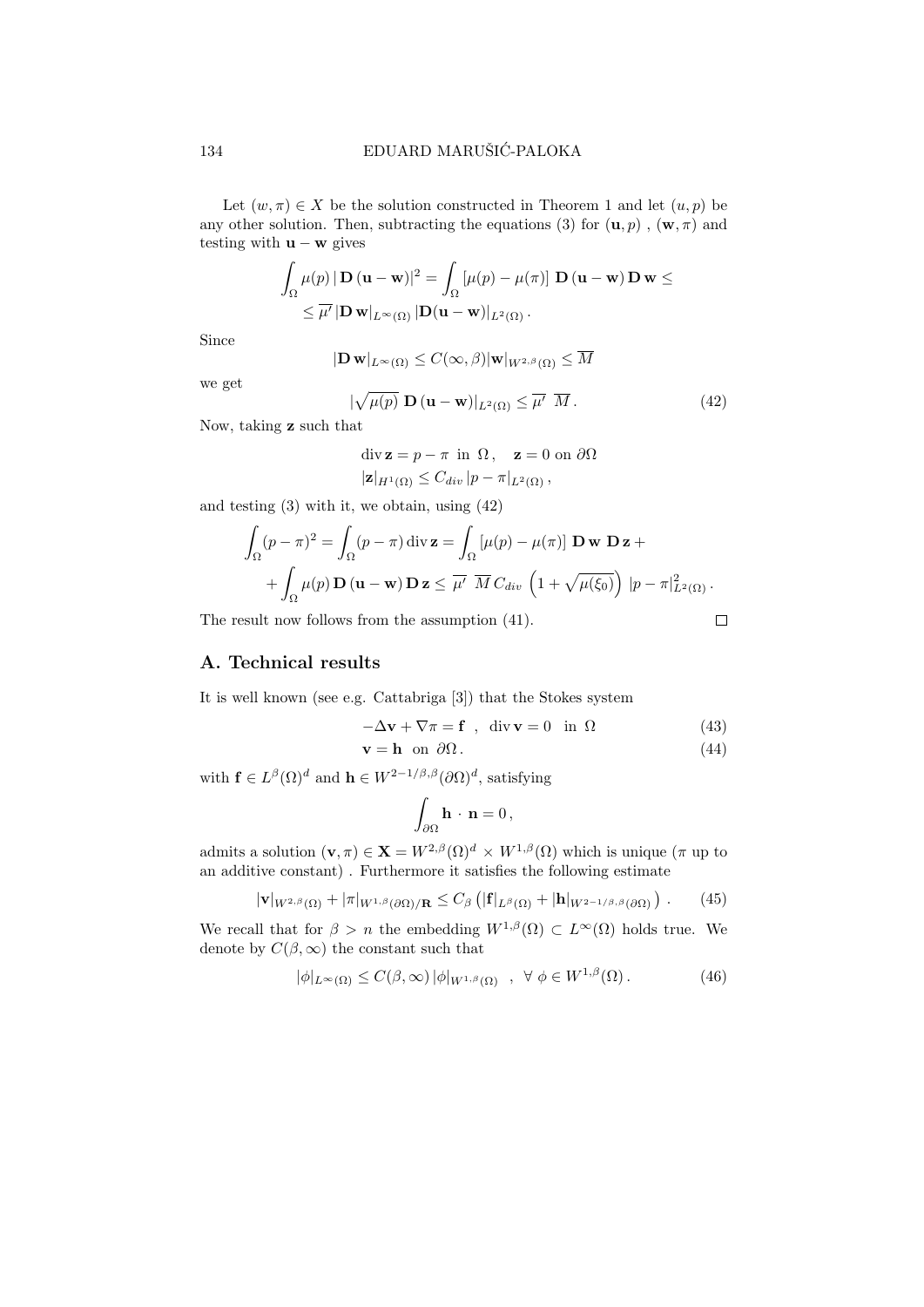## Acknowledgement

This work was supported by the grant 3955 Mathematical modeling and numerical simulations of processes in thin or porous domains from Croatian science foundation.

#### **REFERENCES**

- [1] C. Barus, Isotherms, isopiestics and isometrics relative to viscosity, Amer. J. Sc. 45 (1893), 87–96.
- [2] P.W. BRIDGMAN, The viscosity of liquids under pressure, Proc. Nat. Acad. Sci. 11 (1925), 603–606
- [3] L. Cattabriga, Su un problema al contorno relativo al sistema di equazioni di Stokes, Rend. Semin. Mat. Univ. Padova 31 (1961), 308–340.
- [4] G. DELMAZ AND M. GODET, *Traction, load and film thickness in lightly-loaded* lubricated point contacts , J. Mech. Eng. Sci. 15 (1973) 400–409.
- [5] G.P. GALDI, An introduction to the mathematical theory of the Navier-Stokes equations, Steady-state problems, Springer, 1994.
- [6] F. Gazzola, On stationary Navier-Stokes equations with a pressure dependent viscosity, Rend. Inst. Lomb. Sci. Lett. Sez. A 128 (1994), 107–119.
- [7] F. Gazzola, A note on the evolution Navier-Stokes equations with a pressure dependent viscosity, Z. Angew. Math. Phys  $48$  (1997), 760–773.
- [8] F.GAZZOLA AND P. SECCHI, Some results about stationary Navier-Stokes equations with a pressure-dependent viscosity, Proceedings of the International conference on Navier-Stokes equations, Varenna, 1997, Pitman research notes, Math. Ser. 388, 1998, 174–183.
- [9] D. GILBARG AND N.S. TRUDINGER, Elliptic partial differential equations of second order, Springer, 2001.
- [10] E.M. GRIEST, W. WEBB AND R.W. SCHIESSLER, Effect of pressure on viscosity of higher hydrocarbons and their mixtures, J. Chem. Phys. 29(4) (1958), 711– 720.
- [11] J. HRON, J. MÁLEK, J. NEČAS AND K.R. RAJAGOPAL, Numerical simulations and global existence of solutions for two-dimensional flows of fluids with shear and pressure dependent viscosities, Math. Comput. Simulation 61 (2003), 297– 315.
- [12] J. HRON, J. MÁLEK AND K.R. RAJAGOPAL, Simple flows of fluids with pressure dependent viscosities, Proc. R. Soc. Lond. A 457 (2001), 1603–1622.
- [13] S.C. Jain, R. Sinhasan amd D.V. Singh, Consideration of viscosity variation in determining the performance characteristics of circular bearings in the laminar and turbulent regimes, Wear 86 (1983), 233–245.
- [14] W.R. Jones, Pressure viscosity measurement for several lubricants, ASLE Trans. 18 (1975), 249–262.
- [15] A. KALOGIROU, S. POLYIADJI AND G.C. GEORGIOU, *Incompressible Poiseuille* flow of Newtonian liquids with pressure-dependent viscosity, J. Non-Newtonian Fluid Mech. 166 (2011), 413–419.